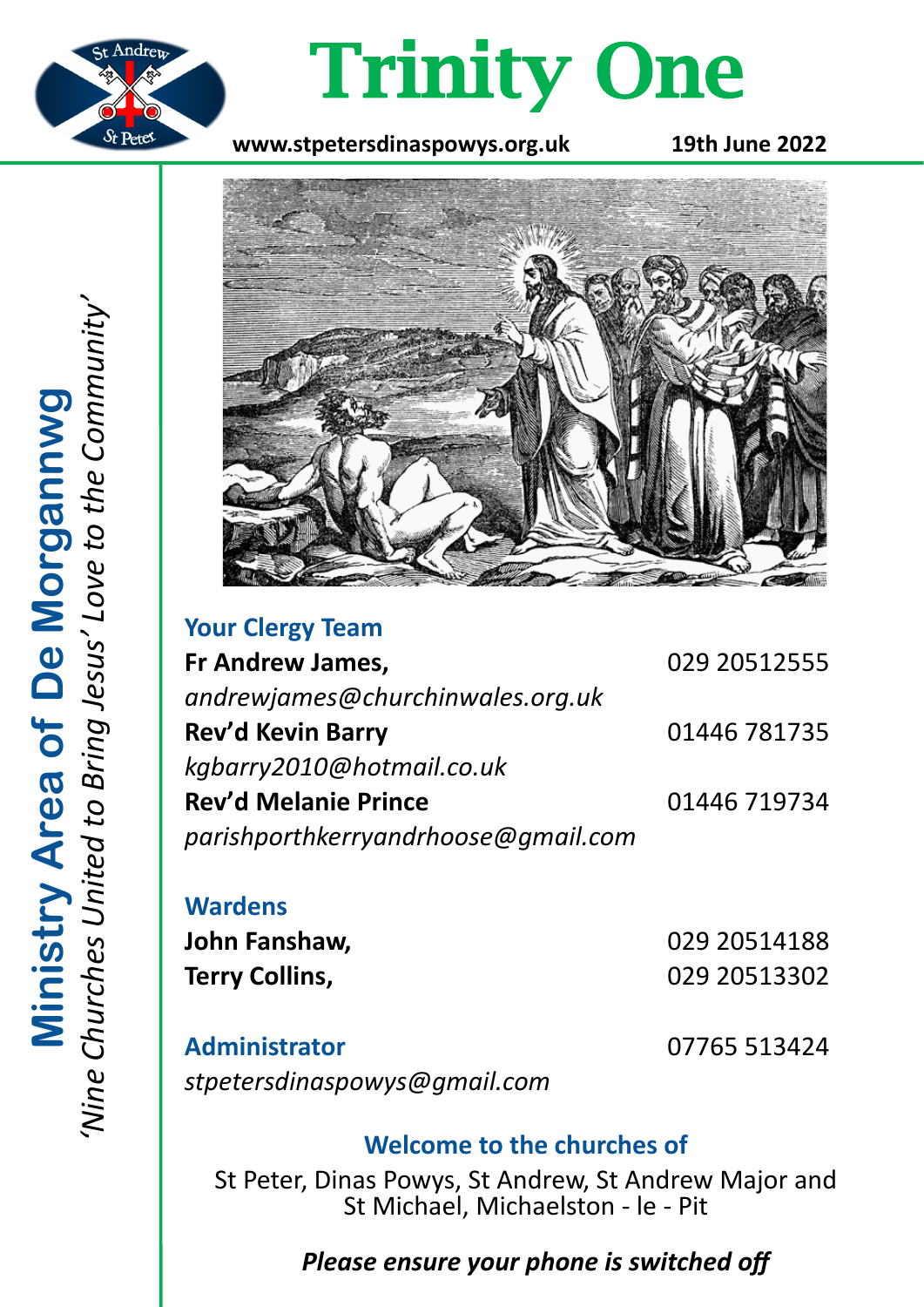### **Collect**

God, the strength of all those who put their trust in you, mercifully accept our prayers and, because through the weakness of our mortal nature we can do no good thing without you, grant us the help of your grace, that in the keeping of your commandments we may please you both in will and deed; through Jesus Christ your Son our Lord, who is alive and reigns with you, in the unity of the Holy Spirit, one God, now and for ever.

mountains and reviled me on the hills, I will measure into their laps full payment for their actions. Thus says the LORD: As the wine is found in the cluster, and they say, 'Do not destroy it, for there is a blessing in it', so I will do for my servants' sake, and not destroy them all. I will bring forth descendants from Jacob, and from Judah inheritors of my mountains; my chosen shall inherit it, and my servants shall settle there

*This is the word of the Lord R* **Thanks be to God**



#### **A reading from Galatians 3. 23-29**

Now before faith came, we were imprisoned and guarded under the law until faith would be revealed. Therefore the law was our disciplinarian until Christ came, so that we might be justified by faith. But now that faith has come, we are no longer subject to a disciplinarian, for in Christ Jesus you are all children of God through faith. As many of you as were baptized into Christ have clothed yourselves with Christ. There is no longer Jew or Greek, there is no longer slave or free, there is no longer male and female; for all of you are one in Christ Jesus. And if you belong to Christ, then you are Abraham's offspring, heirs according to the promise.

*This is the word of the Lord R* **Thanks be to God**

#### **Amen**



#### **A reading from Isaiah 65. 1-9**

I was ready to be sought out by those who did not ask, to be found by those who did not seek me. I said, 'Here I am, here I am', to a nation that did not call on my name. I held out my hands all day long to a rebellious people, who walk in a way that is not good, following their own devices; a people who provoke me to my face continually, sacrificing in gardens and offering incense on bricks; who sit inside tombs, and spend the night in secret places; who eat swine's flesh, with broth of abominable things in their vessels; who say, 'Keep to yourself, do not come near me, for I am too holy for you.' These are a smoke in my nostrils, a fire that burns all day long. See, it is written before me: I will not keep silent, but I will repay; I will indeed repay into their laps their iniquities and their ancestors' iniquities together, says the LORD; because they offered incense on the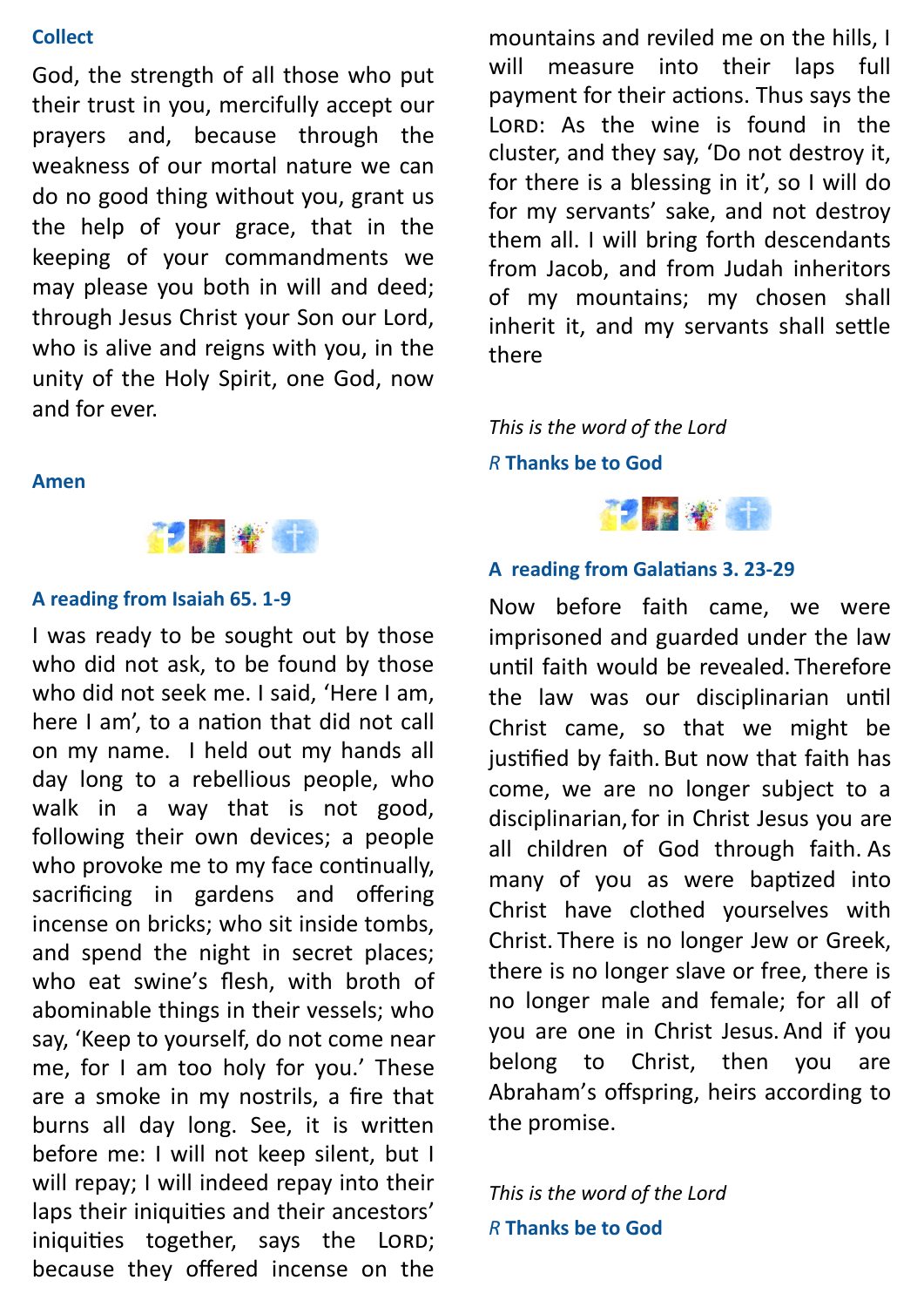# **Listen to the Gospel of Christ according to Luke 8. 26-39**

# **R Glory to you, O Lord.**

Then they arrived at the country of the Gerasenes, which is opposite Galilee.As he stepped out on land, a man of the city who had demons met him. For a long time he had worn no clothes, and he did not live in a house but in the tombs. When he saw Jesus, he fell down before him and shouted at the top of his voice, 'What have you to do with me, Jesus, Son of the Most High God? I beg you, do not torment me' for Jesus had commanded the unclean spirit to come out of the man. (For many times it had seized him; he was kept under guard and bound with chains and shackles, but he would break the bonds and be driven by the demon into the wilds.) Jesus then asked him, 'What is your name?' He said, 'Legion'; for many demons had entered him. They begged him not to order them to go back into the abyss.

Now there on the hillside a large herd of swine was feeding; and the demons begged Jesus to let them enter these. So he gave them permission. Then the demons came out of the man and entered the swine, and the herd rushed down the steep bank into the lake and was drowned.

When the swineherds saw what had happened, they ran off and told it in the city and in the country. Then people came out to see what had happened, and when they came to Jesus, they found the man from whom the demons had gone sitting at the feet of Jesus, clothed and in his right mind. And they were afraid. Those who had seen it told them how the one who had been possessed by demons had been healed. Then all the people of the surrounding country of the Gerasenes asked Jesus to leave them; for they were seized with great fear. So he got into the boat and returned. The man from whom the demons had gone begged that he might be with him; but Jesus sent him away, saying, 'Return to your home, and declare how much God has done for you.' So he went away, proclaiming throughout the city how much Jesus had done for him.

*This is the Gospel of the Lord R* **Praise be to thee O Christ**



#### **Post Communion Prayer**

Eternal Father, we thank you for nourishing us with these heavenly gifts: may our communion strengthen us in faith, build us up in hope, and help us grow in love; for the sake of Jesus Christ our Lord.

#### **Amen**